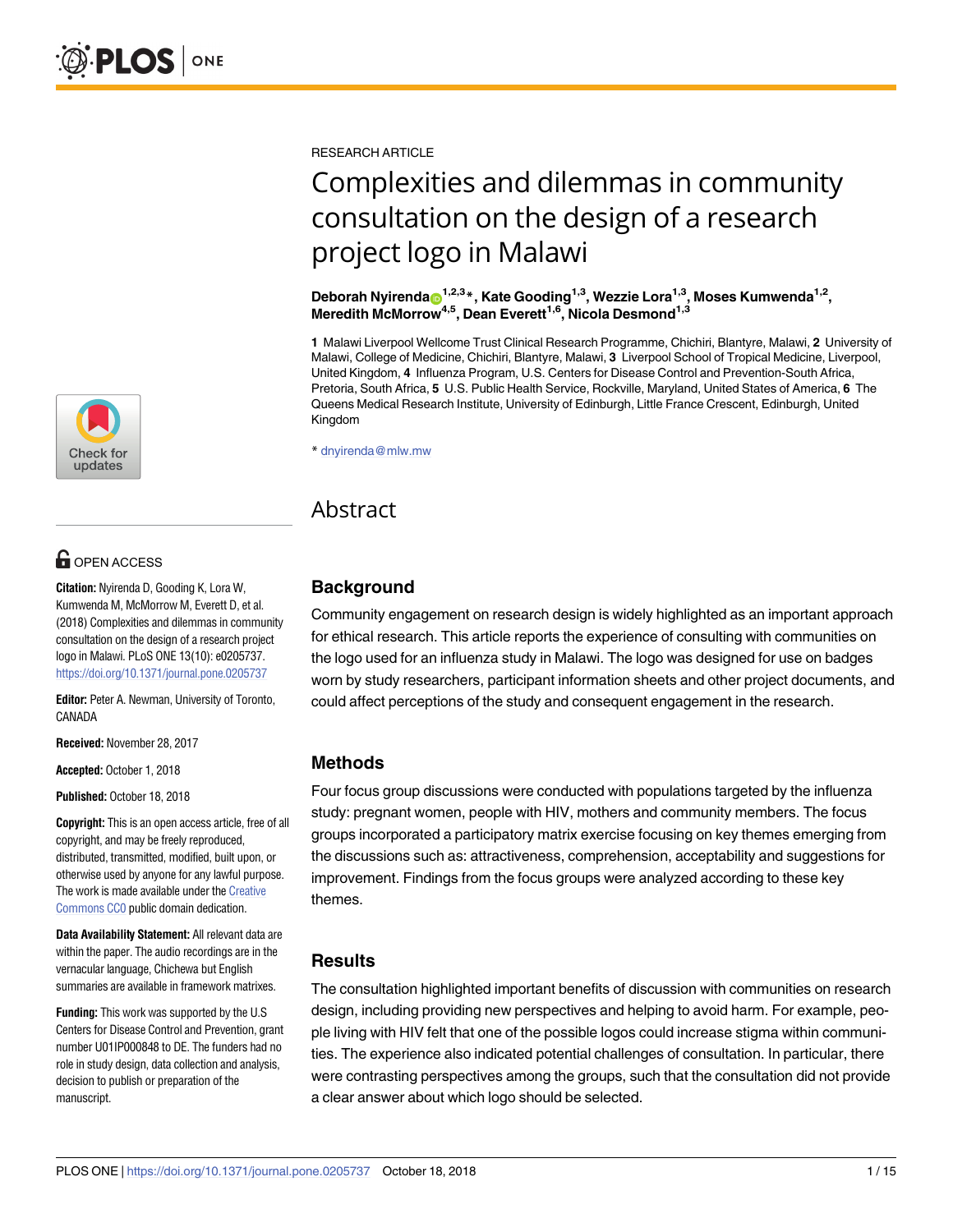<span id="page-1-0"></span>

**Competing interests:** The authors have declared that no competing interests exist.

### **Conclusions**

Our experience adds to current evidence on community engagement by reporting on an area where there is less discussion of community consultation for design of a study logo. The consultation exercise reaffirmed the value of community engagement, but also the difficulty of relying on a brief consultation for decision-making in research design. Further ethical guidance is required on how to negotiate contradictory views during consultations.

# **Background**

Community or public engagement is increasingly recognized as a critical component of international medical research [[1](#page-13-0),[2](#page-13-0)]. Guidelines and existing literature highlight the need for active community engagement at different stages of research, and the value of engagement for both ethical and effective research practice. Engaging communities and incorporating their distinctive values, culture and social practices in study design and implementation demonstrates respect for potential participants, improves trust, and increases participation and long-term engagement in the research [[1](#page-13-0),[3](#page-13-0)].

While public/patient involvement in research planning is widely recommended [\[4,5\]](#page-13-0), a study logo may be seen as a relatively trivial aspect of research design that does not require community consultation. However, evidence from social psychology indicates the importance of branding, and in particular the strength of visual images [\[6](#page-13-0)]. The need to develop appropriate logos is widely recognised in commercial marketing: an effective logo builds positive consumer perceptions and trust in the company and its products [\[6,7\]](#page-13-0). The same may apply in health research. Evidence suggests that community decisions on engagement can depend on their perceptions of the research institution more than their knowledge of study aims [\[8,9\]](#page-13-0). Study logos are an important part of institutional identity and image, and as such logos can affect decisions around participation. For example, in Kenya images of snakes in a study logo led to negative rumours about the research, concerns among communities and a lack of trust in both the study and the research institution  $[10]$  $[10]$  $[10]$ . For community members, the snakes depicted in the logos symbolised devil worship, a belief strengthened by the prominence of drawing blood as one study activity. In the UK, researchers for a cohort study among young people with cancer found that involving potential participants in study branding, including logo selection, appeared to increase acceptability and improved both participation and retention [[6\]](#page-13-0).

Given the importance of study logos for community perceptions and engagement, we sought feedback from potential research participants on the logo for a programme of influenza research in Malawi. Seasonal influenza epidemics are estimated to cause 250,000–500,000 deaths each year worldwide [\[11\]](#page-13-0). Difficulty in identifying influenza and limited surveillance systems mean the extent of influenza in sub-Saharan Africa is not fully known. However, available data suggest influenza causes significant morbidity and mortality in the region, particularly amongst young children and people with HIV [\[12](#page-13-0)[,13\]](#page-14-0). Surveillance data from 15 African countries found that 10% of severe acute respiratory infections were associated with influenza viruses [\[14\]](#page-14-0). An estimated 99% of deaths from influenza-associated acute lower respiratory infection in children under five occur in developing countries [[15](#page-14-0)]. Annual influenza vaccination is recommended for preventing influenza virus infection and its complications [\[16\]](#page-14-0) and the World Health Organization's Strategic Advisory Group of Experts recommends influenza vaccination for children under 5 years, the elderly, pregnant women, individuals with high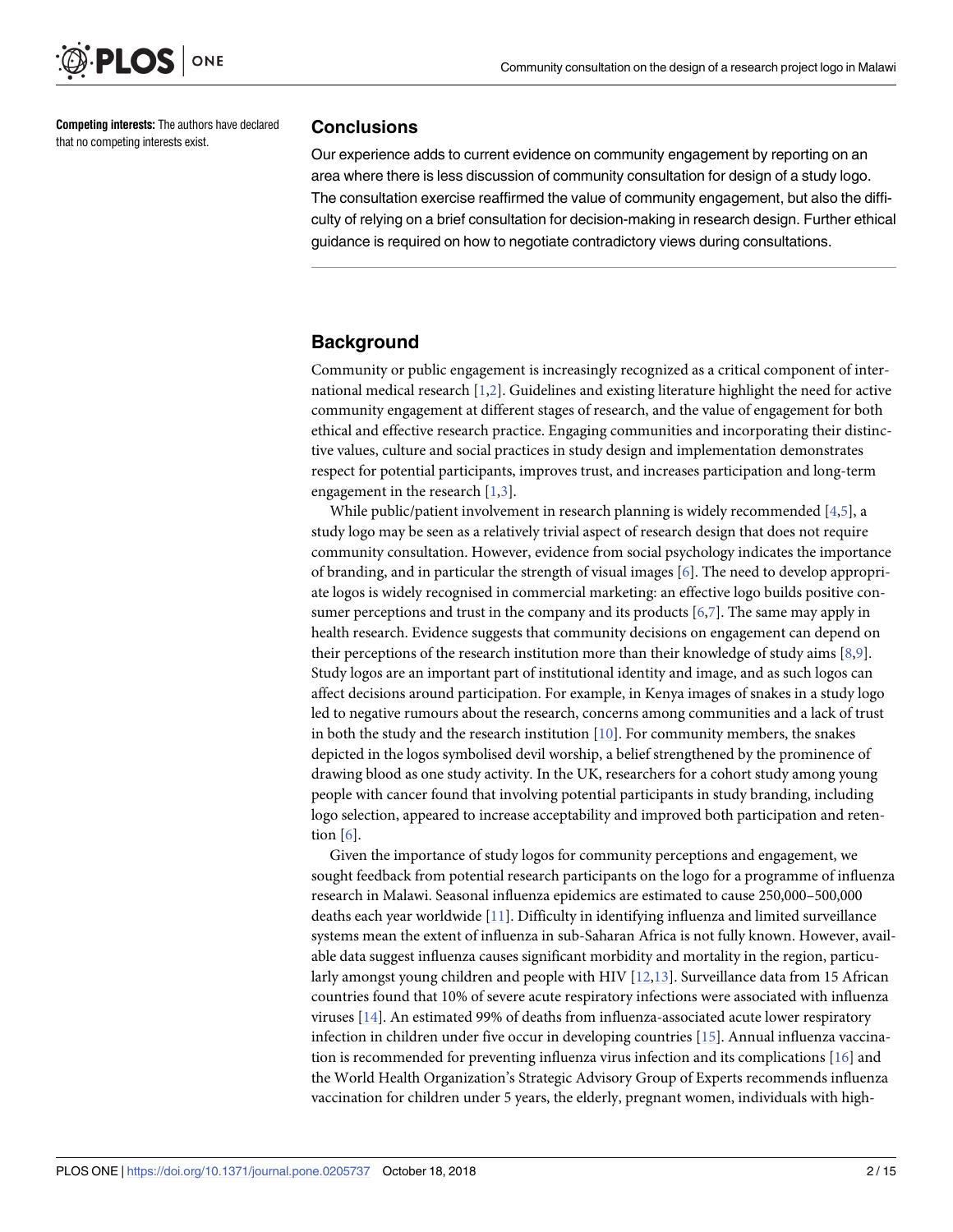<span id="page-2-0"></span>risk underlying conditions and healthcare workers [\[17\]](#page-14-0). Assessment and introduction of vaccination requires further evidence on the extent of influenza and effectiveness of vaccination in African countries, particularly in populations with high rates of HIV, malaria and malnutrition. To improve the evidence base for potential introduction of an influenza vaccine, the Malawi-Liverpool-Wellcome Trust Clinical Research Programme (MLW) is undertaking a programme of studies on influenza through support from a CDC Influenza Division Research co-operative agreement. This includes research to examine the severity and extent of influenza among high risk groups, including children, pregnant mothers and HIV-infected adults, the effectiveness of an influenza vaccine in children living in malaria endemic areas, and the acceptability of influenza vaccination. This research programme includes work in urban Blantyre, including hospital-based surveillance studies, and in rural Chikhwawa District.

The influenza research team felt that a logo would improve public recognition of the influenza studies and support community participation. The logo had several rationales: it was designed to make the research visible, to encourage people to ask about the studies, and to prompt conversations about influenza. The logo was to be used on badges worn by study researchers and fieldworkers, and on participant information sheets and other project documents. Given the need to ensure the logo was socially and culturally appropriate, we engaged potential study participants in the logo development.

This paper contributes to a growing body of literature that examines community engagement in practice by documenting our experience of the consultation exercise. The consultation highlighted benefits of public consultation but also complexities, including the difficulty of identifying clear answers through discussions with diverse stakeholders. While consultation was designed to support community input and ensure the logo was socially and culturally acceptable, the exercise also raised questions about the feasibility, effectiveness and legitimacy of the consultation approach. We reflect on the benefits and challenges to identify lessons for other research projects.

# **Methodology**

# **Setting**

Malawi is a land locked country located in Southern Africa with a population of 17,215,000 [\[18\]](#page-14-0). The majority of the population (84%) reside in rural areas, and 72% of the population live below the poverty line on less than US\$1.25 a day  $[18]$ . The country has a heavy disease burden due to both infectious and non-communicable diseases, such as HIV/AIDS, malaria, pneumonia, diarrhoea and TB [[19–21\]](#page-14-0). Relative to population, Malawi produces high numbers of research outputs through both local and international institutions [\[22\]](#page-14-0). However, there is limited understanding of health research among the general public, with widespread misconceptions about the risks and benefits of participation in research [\[23,24\]](#page-14-0). For example, participants may enroll due to therapeutic misconception, believing they will gain access to better health services [[24–26\]](#page-14-0). Alternatively, concerns about drawing blood, fear of strangers and perceived lack of benefit from the study can reduce participation [\[23\]](#page-14-0). These community perceptions and understandings affect implementation of research, and heighten the importance of community consultation on research procedures.

The Focus Group Discussions (FGDs) were conducted with participants from both urban and rural settings in Blantyre and Chikhwawa districts. Bangwe and Ndirande are high-density urban areas in Blantyre. Both areas have high levels of in and out migration, and they are lowincome with a variety of formal and informal income earning strategies. Mfera is a rural village in Chikhwawa with high levels of poverty. Both Blantyre and Chikhwawa are long-term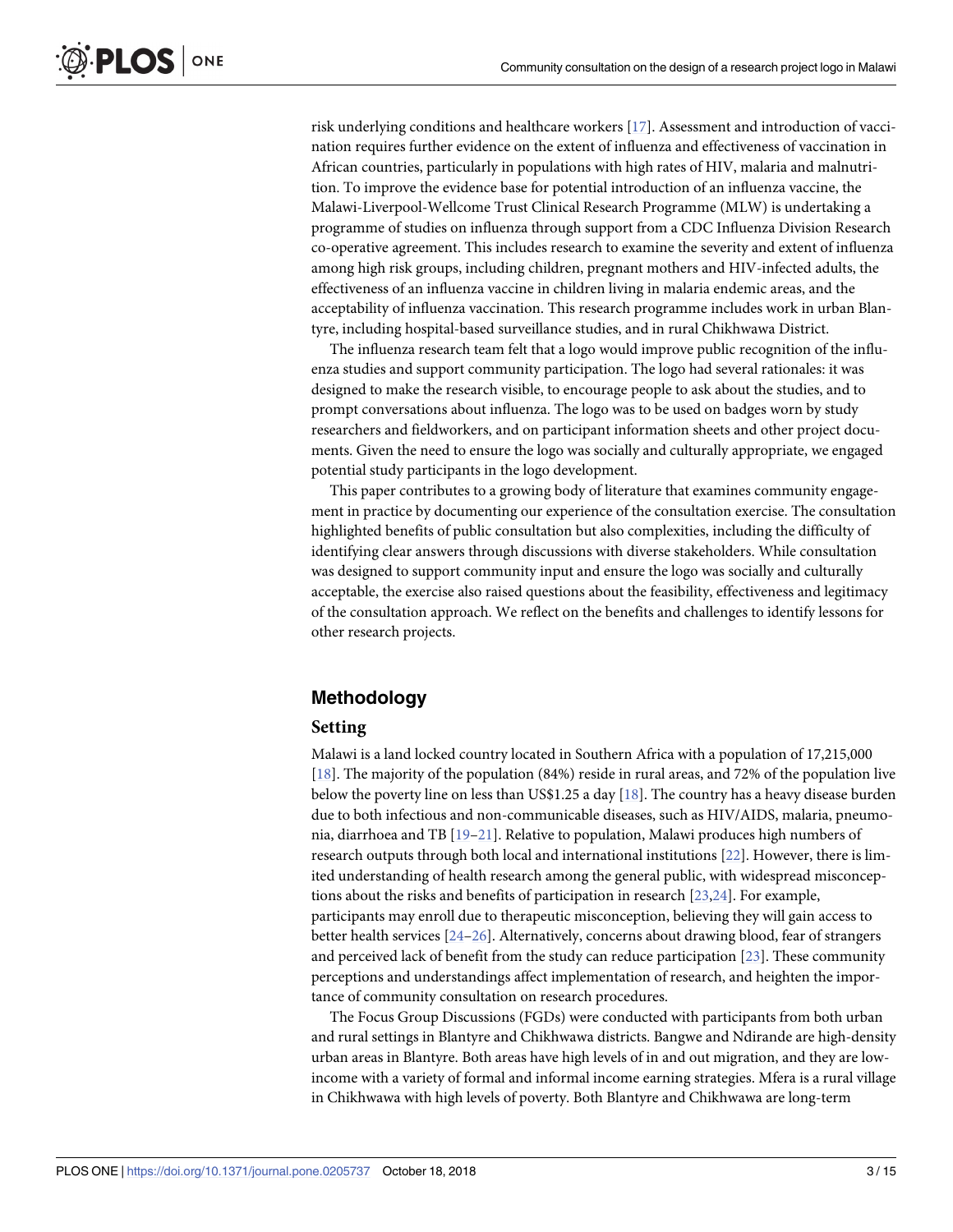<span id="page-3-0"></span>research sites for MLW, and each district hosts a range of trials, observational and qualitative studies.

MLW undertakes community engagement activities in all these areas, including use of radio programmes, media engagement, science cafes, community film shows, a science exhibition and representation from community advisory groups. The consultation about the logo is part of a wider programme of ongoing public and community engagement around the influenza programme and MLW's research more generally. For the influenza programme, engagement includes collaboration with community advisory groups for feedback on study procedures. In addition, meetings are held throughout the research process with community leaders, district health staff and community members. This is done to explain the research, address community concerns and share preliminary findings.

This small consultation exercise was part of the community engagement activities to ensure that the study logo was culturally and socially appropriate, and hence we did not seek ethics approval. Ethical guidelines on community engagement state that *'examples of community engagement processes that may require ethics review include systematic data collection that can be generalized and disseminated in forums outside of the community in which they were implemented*, *as well as any data generation that could create social risks for participants'* [[27](#page-14-0)]. This consultation exercise was undertaken to seek feedback on the logo rather than generalizable data, and we anticipated minimal social risks among FGD participants. Study information was discussed with FGD participants and verbal consent was sought prior to FGDs. Focus group participants were also told during the consenting process that the group discussions were going to be shared with other researchers or published. In addition, we presented this paper to MLW Community Advisory Group (CAG) members to seek their views on whether it was acceptable to publish this work. The CAG members who provide feedback to represent community views on MLW research gave consent to publish the work since this was part of the formative work and not a research with human subjects.

### **Consultation aims and design**

The consultation aimed to support the choice of logo for the flu studies. Two potential logos were developed by the study team with support from a professional artist. Logo A was a cartoon representing a virus that causes flu, and Logo B portrayed the internal structure of the human respiratory system (see Figs [1](#page-4-0) and [2](#page-4-0)). The consultation sought to examine views among potential study participants about whether they found the logos understandable and acceptable, and to identify which of the two logos would be more appropriate. By engaging potential study participants and exploring their views about the two logos, we aimed to ensure that logo selection was based on evidence about community preferences.

# **Methods**

We used four FGDs with community members in the influenza study catchment areas. The team decided to use focus groups because of their value in identifying social norms and facilitating an understanding of standard and acceptable behavior in communities. Two focus groups were conducted in urban Blantyre, one with people living with HIV from Bangwe Health Centre, and one with pregnant women attending an antenatal clinic at Zingwangwa Health Centre. Two further focus groups were conducted in Chikhwawa District, one with mothers of under-five children attending Mfera Health Centre and one with people from the villages surrounding Mfera Health Centre (who will be referred to as community members in this paper). Details of participants' characteristics are presented in [Table](#page-5-0) 1.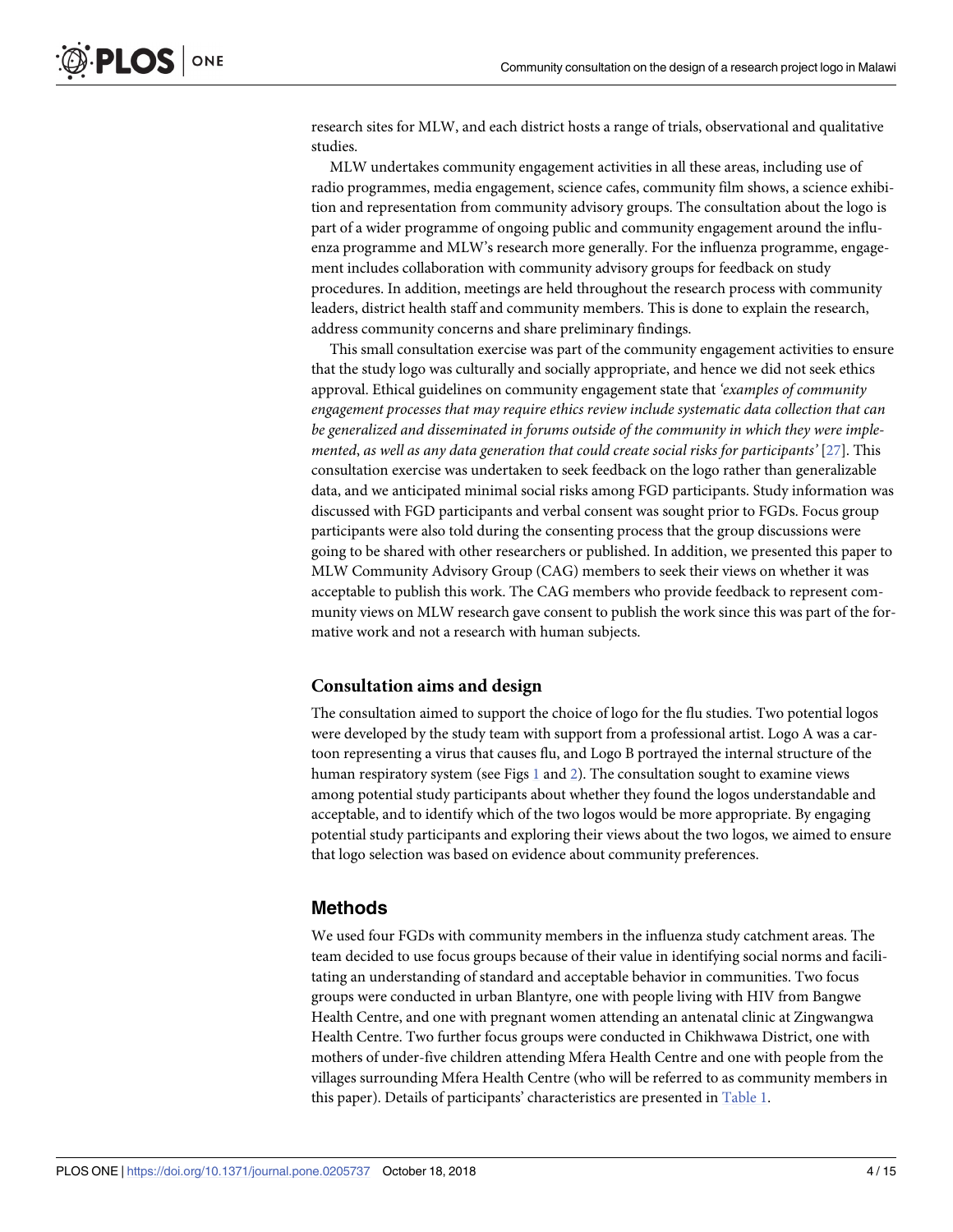

**[Fig](#page-3-0) 1. Cartoon—Logo A.**

<span id="page-4-0"></span>O PLOS ONE

<https://doi.org/10.1371/journal.pone.0205737.g001>



**[Fig](#page-3-0) 2. Human chest cavity- Logo B.** <https://doi.org/10.1371/journal.pone.0205737.g002>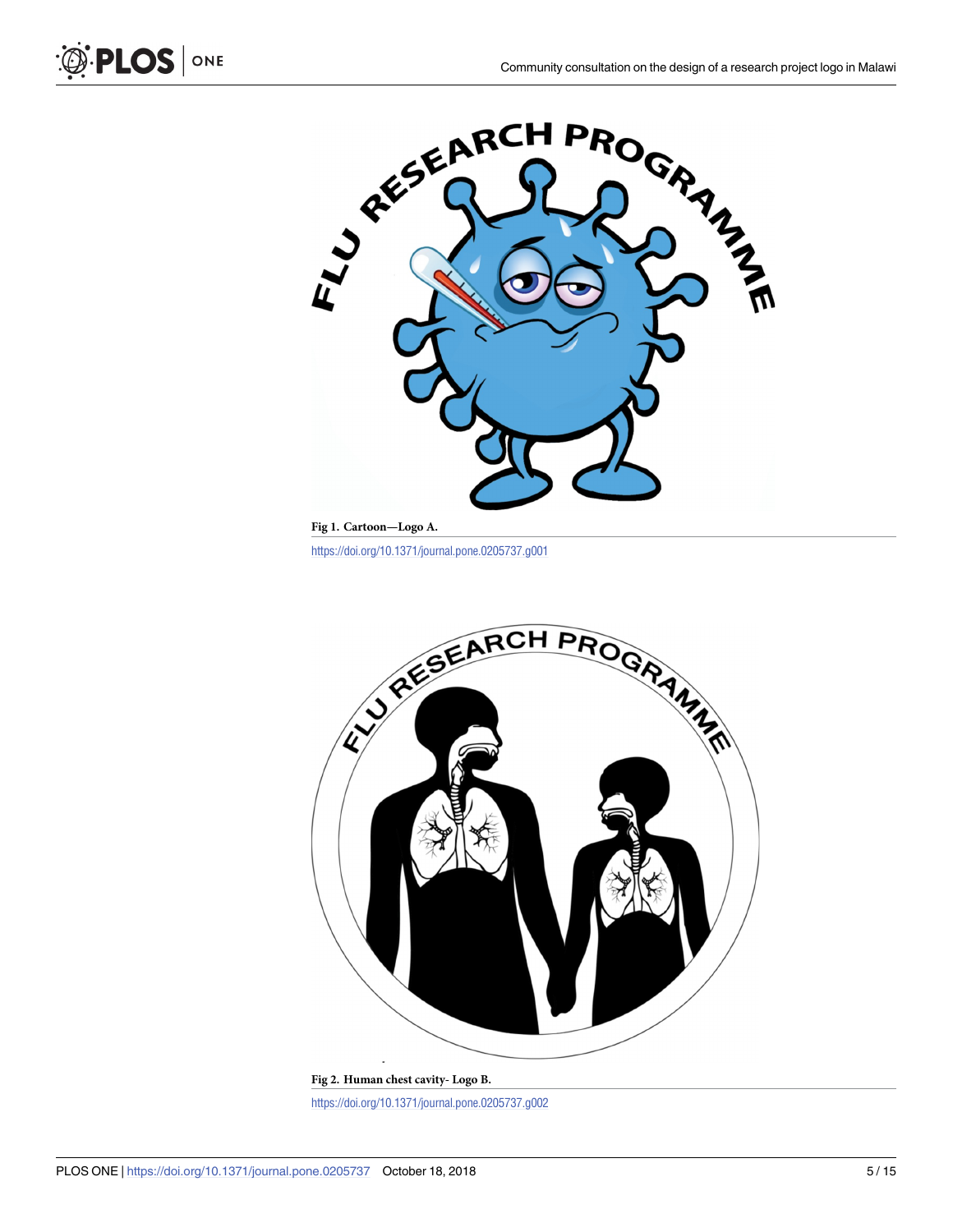|             | FGD 1: Pregnant women $(n = 7)$ | <b>FGD</b> 2: People living with HIV $(n = 10)$ | FGD 3: Mothers $(n = 8)$ | FGD 4: Community members $(n = 10)$ | Total |
|-------------|---------------------------------|-------------------------------------------------|--------------------------|-------------------------------------|-------|
| Age (years) |                                 |                                                 |                          |                                     |       |
| $15 - 20$   |                                 | 2                                               | 1                        |                                     | 5     |
| $21 - 25$   |                                 | $\mathbf{0}$                                    | 4                        |                                     | 6     |
| $26 - 30$   | $\mathfrak{Z}$                  | 0                                               | 3                        |                                     |       |
| $31 - 35$   |                                 | $\overline{2}$                                  |                          | $\overline{4}$                      | 7     |
| $36 - 40$   |                                 | 3                                               |                          |                                     |       |
| >40         |                                 | 3                                               |                          | $\overline{2}$                      | 5     |
|             |                                 |                                                 |                          |                                     |       |
| Education   |                                 |                                                 |                          |                                     |       |
| None        |                                 |                                                 |                          |                                     |       |
| Primary     | 5                               | 3                                               | $\overline{ }$           | 8                                   | 23    |
| Secondary   | $\overline{2}$                  | 6                                               |                          | 2                                   | 11    |
|             |                                 |                                                 |                          |                                     |       |
| Sex         |                                 |                                                 |                          |                                     |       |
| Female      | $\overline{7}$                  | 5                                               | 8                        | $\overline{3}$                      | 23    |
| Male        |                                 | 5                                               |                          |                                     | 12    |

#### <span id="page-5-0"></span>**[Table](#page-3-0) 1. Socio demographic details of focus group participants.**

<https://doi.org/10.1371/journal.pone.0205737.t001>

This selection of participants was based on the groups targeted by the influenza studies: research on severity of influenza among vulnerable groups sought to recruit people with HIV and pregnant women in Blantyre, while the vaccine trial took place in Chikhwawa and sought to recruit children under five, and consequently required engagement of their parents (primarily mothers as the main caregivers in Malawi). The community focus group was designed to indicate wider perceptions among a more diverse range of people.

The staff in charge of each of the three health centres were contacted to discuss the consultation exercise, in order to arrange access to participants. On the day of the focus groups, healthcare workers at the centres used convenience sampling to select participants attending the health centres that day. Criteria for selection for the first three groups were that participants should be members of the target group (people attending ART clinics, pregnant women or mothers of under-five children), and willing and available to participate in the focus groups. We also asked a staff member to help recruit participants for the fourth focus group, which included men, women, boys and girls from the village surrounding Mfera Health Centre.

### **Data collection**

A topic guide was used to facilitate the focus group discussions, and a participatory ranking exercise was incorporated for participants to assess the logos. The topic guides included questions on whether participants liked the logos, the perceived meaning of the logos, whether they would be understood and accepted in communities, and suggestions for a Chichewa name for the logos. An opportunity was also given to the participants to discuss their general views in order to allow them to cite inductive ideas. The ranking exercise was designed to provide quantitative information on acceptability and a clearer indication of variation in preferences across different groups of potential research participants in order to inform decisions. During the focus group discussions, posters of the two logos were placed in the front of the room and participants were led through a discussion about their perception of the logos. Attributes discussed by participants were listed on a flip chart, and used as criteria for assessing the logos during the ranking exercise. These were later grouped into three categories of attractiveness, comprehension and acceptability. The latter was tested by asking participants if they would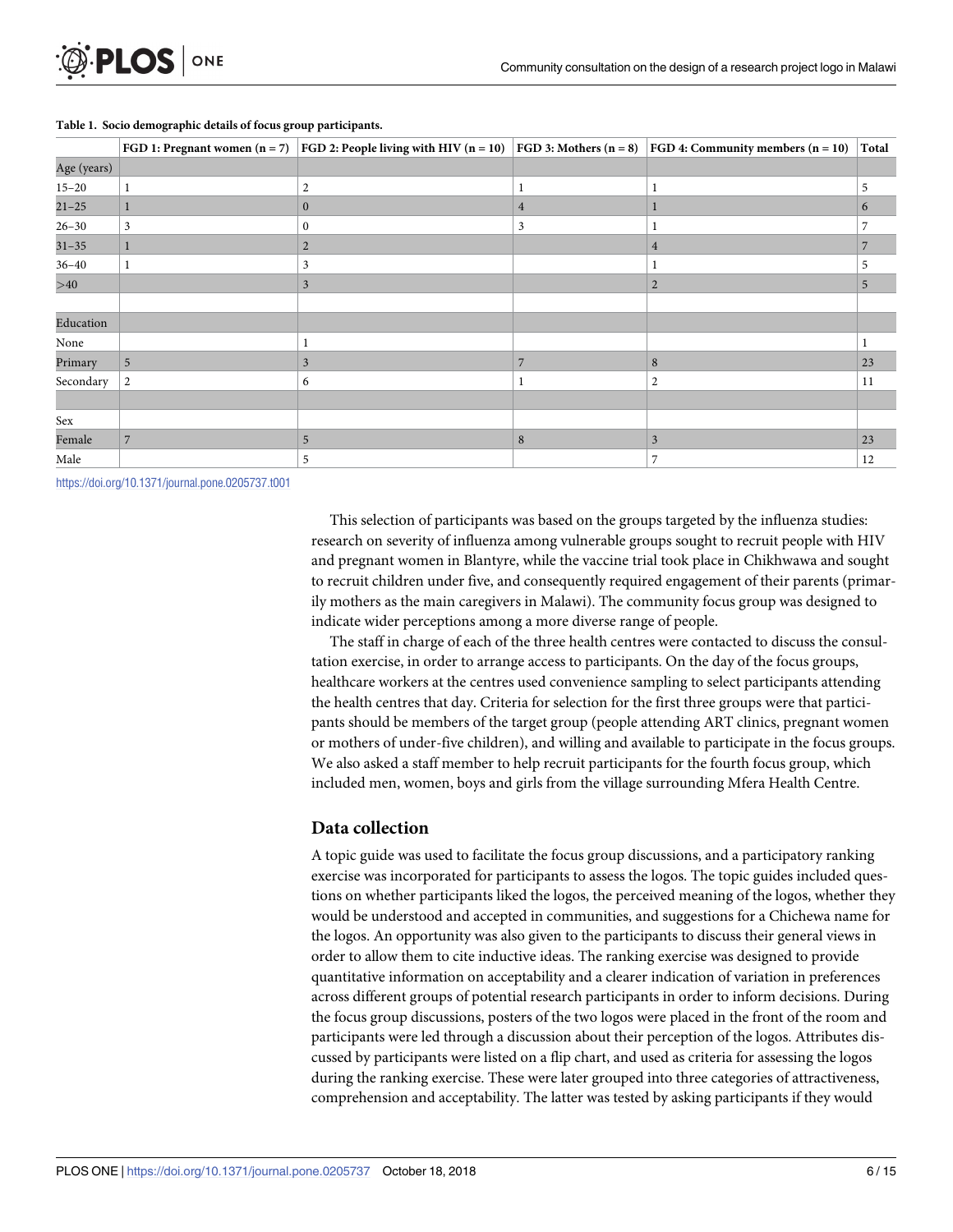wear a t-shirt with the logo. Each participant was then asked to put a colored sticker on the attributes that they mostly identified with about each logo. This was followed by another discussion on the rationale behind their ranking. Each focus group was facilitated by experienced social scientists (DN, WL, MK), and these three social scientists also took turns to take notes during the discussions. The FGD lasted one hour and were recorded using a digital recorder. FGD participants were given a refreshment and they were also compensated for their time.

### **Data analysis**

Two social scientists (DN and WL) listened to recordings from the FGD separately and developed a coding framework. The recordings were audio coded and emerging codes were grouped into analytical themes. A framework matrix was developed based on these themes and populated with relevant notes and discussions about each logo. The initial themes and matrix were later reviewed by other researchers (MK and KG). Findings were analyzed by comparing responses across different groups and in relation to sex and location. Scores from the matrix ranking exercises were also used to support discussions on main themes of attractiveness, comprehension and acceptability. Verbatim quotes have been used to illustrate key themes.

# **Findings**

### **Participants' perspectives**

In this section, we report the findings around the primary issues considered during analysis: the attractiveness of the logo, comprehension, acceptability, and suggestions for improvements and Chichewa names. We structure the findings around these categories because they were the basis for the FGD structure and matrix scoring, but issues raised by participants during the discussions sometimes relate to multiple themes. We combine insights from the discussion and the focus group matrix scores, which are shown in Table 2. Within the table, a higher score indicates a more positive rating.

**Attractiveness of the logos.** We defined attractiveness as whether people liked the logo. We asked participants what they liked and did not like about each logo, and which logo they would prefer to see. The matrix scores indicated mixed views between and within the groups: people with HIV voted for Logo A as more attractive, a view shared by the majority of mothers. The group of pregnant women, however, voted for Logo B as more attractive, and votes of the community members were split between Logos A and B. Variations in voting and preferences did not appear to be related to characteristics of the FGD participants such as age, gender,

| Theme                 | <b>Logo A (Cartoon logo)</b> |      |                  |      | Logo B (Chest cavity logo) |                  |          |      |      |           |
|-----------------------|------------------------------|------|------------------|------|----------------------------|------------------|----------|------|------|-----------|
|                       | FGD <sub>1</sub>             | FGD2 | FGD <sub>3</sub> | FGD4 | Total                      | FGD <sub>1</sub> | FGD2     | FGD3 | FGD4 | Total     |
| Total participants    |                              | 10   |                  | 10   |                            |                  | 10       |      | 10   |           |
| <b>Attractiveness</b> |                              | 10   |                  |      | 21                         |                  | $\theta$ |      |      | 14        |
| Comprehension         |                              | 10   |                  |      | 15                         |                  |          |      | 10   | 20        |
| Acceptability         |                              | 10   |                  |      | 15                         |                  | $\Omega$ |      |      | <b>20</b> |
| Total                 |                              |      |                  |      | 51                         |                  |          |      |      | 54        |

Key

FGD 1 Pregnant women; FGD 2 People living with HIV; FGD 3 Mothers

FGD 4 Community members

<https://doi.org/10.1371/journal.pone.0205737.t002>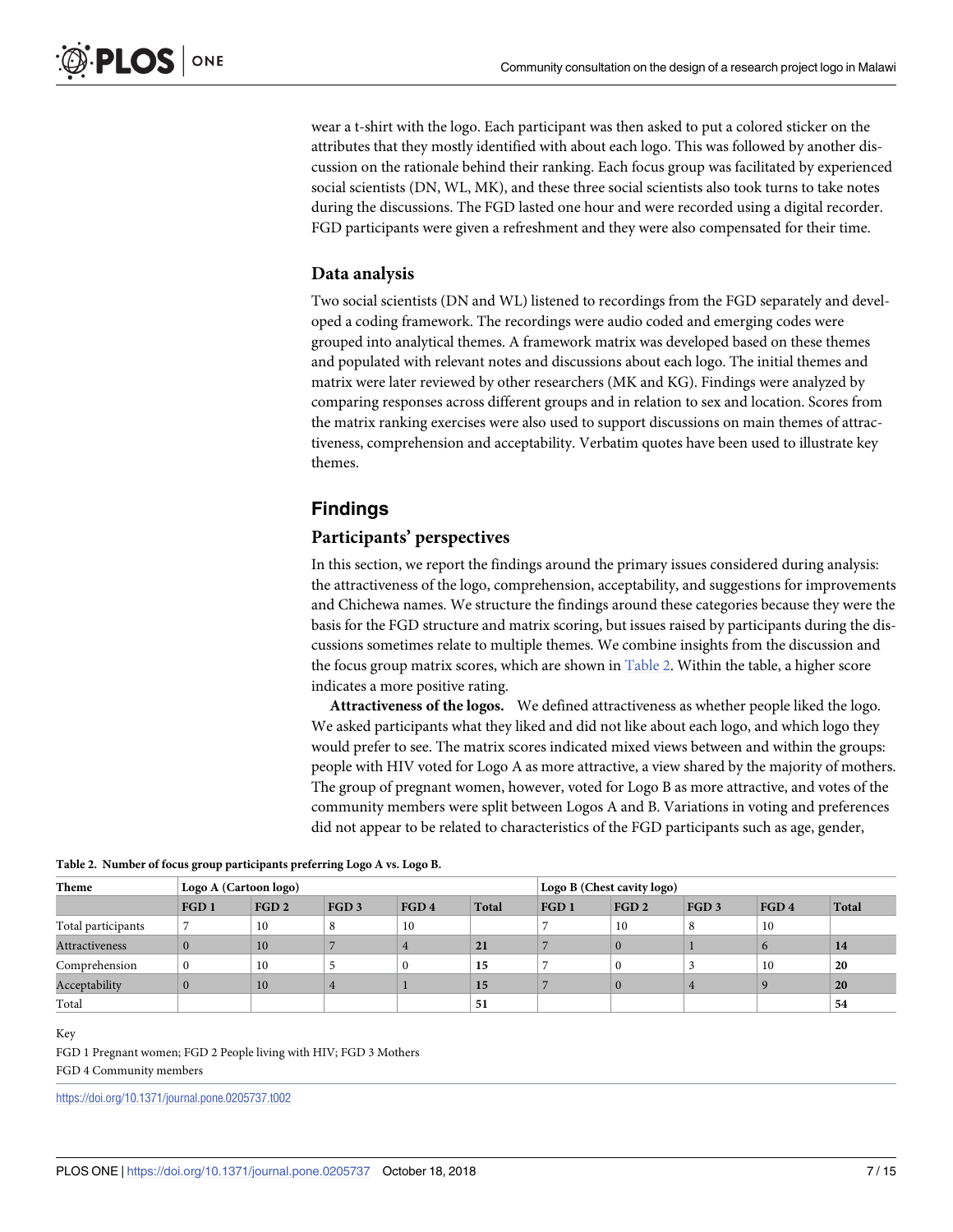education level or location. For instance, a majority of participants in two FGDs were women below the age of 30 (FGD 1 with pregnant women and FGD 3 with mothers) while the other two FGDs with people living with HIV (FGD 2) and community members (FGD 4) were conducted with a mix of both men and women.

Through the group discussions, three key issues emerged that affected attractiveness. One aspect mentioned by participants was color. Most participants in the groups that voted in favor of Logo A (people with HIV and mothers) reported that they preferred the blue color of Logo A, whereas Logo B was just black and white. However, there were also positive comments in favor of the black color of Logo B from some participants in the people with HIV group, so this preference was not consistent. In addition, although participants in the pregnant women focus group all voted for Logo B as more attractive, some of these participants also expressed negative comments about its black color.

Another aspect that affected the logos' perceived attractiveness was how abstract or how clear the health messages were. Most participants did not initially know what Logo A represented, and they felt that *"most people would not know what it is"* (FGD 2). This initial lack of comprehension was seen as a positive characteristic by some groups: participants across the groups felt Logo A would raise curiosity and stimulate people's interest to learn more about what the logo represented. However, some participants in FGD 1 (pregnant women) and FGD 4 (community members) preferred the more literal design of Logo B, because they felt it indicated a positive health message. For them, Logo B was self-explanatory and indicated the importance of seeking proper diagnosis and treatment.

The third aspect of attractiveness related to potential stigma, and it was affected by logo abstractness. Participants in FGD 2 with people living with HIV felt Logo B would be associated with tuberculosis because it depicted a chest cavity, and consequently that it may create stigma for those involved in the research. The more abstract design of Logo A was seen as avoiding this risk:

*"If we choose the cartoon we will be concealing ourselves*. *To say the truth*, *many of us hide* our HIV status... So, we can choose the cartoon because people will just say that it is a toy *(Logo A)* . . . *This one is showing exchange of breath*, *so people will be saying that it is about TB*. *This picture can put me in problems because people will be asking questions just to mock me and not in good faith*.*"* **Man, FGD with people living with HIV**

**Comprehension of the logo meaning.** Comprehension was defined as the ability of participants to understand the message portrayed by the logos, as defined by the flu study team. We sought to understand how participants interpreted the logos, and whether the logos portrayed sufficient information about the research. At the start of the group discussions, before researchers explained what the logos were supposed to represent, we asked participants what they saw in the logos, what they thought the logos meant and what message the logo was trying to communicate.

In terms of the matrix scores, all participants in FGD 2 (people living with HIV) and five of the eight participants in FGD 3 (mothers) voted for Logo A as more easily understood, whereas all participants in FGDs 1 (pregnant women) and 4 (community members) voted for Logo B as more comprehensible. As indicated under attractiveness, most participants could not understand Logo A at first sight. This was indicated in varied ideas about what Logo A represented, including a *head with legs*, *big eyes and horns; sunshine; a crab with eyes and legs; a frog; a tortoise; a cartoon;* and *a doll;* as well as comments that "*we do not know what it is"*. These misunderstandings also came from some participants in the groups that voted for Logo A as easier to comprehend, some of whom initially thought Logo A was a '*balloon'* or a '*toy'*.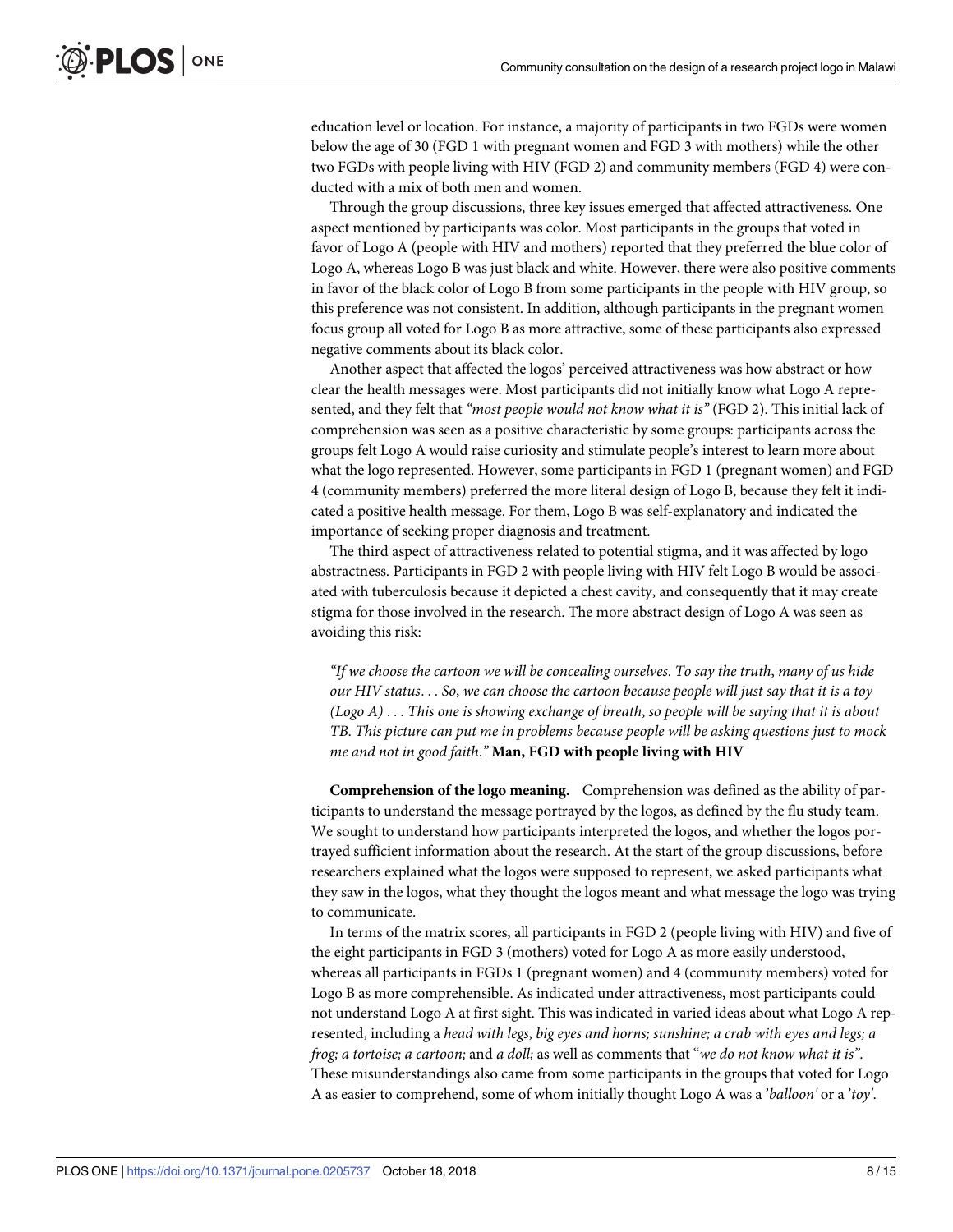However, some participants did relate the cartoon more closely to health, describing the logo as *'a germ that causes malaria*, *Ebola and other diseases'*. These comments came from a small number of participants in the group that voted for Logo A as comprehensible (FGD 2, people living with HIV), as well as participants from FGD 4 (community members), none of whom voted for Logo A as more comprehensible.

In contrast, most participants understood Logo B as showing the lungs and chest cavity, probably because the logo is similar to pictures with which they were familiar from hospitals or schools. The link to influenza was not made strongly for either logo until the designs were explained, but some felt the link with influenza was clearer with Logo B:

"This one portrays a lot of lessons, if a person reads the message and sees the picture they will be able to tell that a person who is suffering from flu looks like this (Logo B). It is difficult for people to tell if indeed that picture (Logo A) shows a person, yes we can see that it looks like a *bug but they won't understand the connection between the bug and the disease it causes*.*"* **Woman, FGD with pregnant women**

However, Logo B was not always interpreted in the way intended by the researchers. For example, some participants perceived the white color in the chest cavity as an illustration of infections (rather than just the lungs), while participants in the group of people living with HIV thought it illustrated breast enlargement among men as a side effect of antiretroviral therapy (ART), indicating the importance of individual context on interpretations.

While most participants initially felt Logo B was easier to comprehend, some participants switched their preference after the facilitators explained the intended meaning of the logos, instead preferring Logo A. This pattern was notable in the groups of people living with HIV, mothers and community members. Although they felt the logo would still not be initially understood without prior knowledge, they felt this had positive implications: lack of initial understanding could spark curiosity as indicated under attractiveness, and could have value for health education because people might learn more about the causes of influenza through the logo. On the latter, some participants stated that influenza is generally not considered a disease in their communities, so learning that a bug (as depicted on Logo A) causes influenza would be new information:

"Most of us didn't know that there is a bug that causes flu. When we get flu we think that 'eeh *maybe it is malaria'*. *Most of us didn't know it*, *so our eyes have been opened now that aah*! This is the bug that causes flu. We just thought that flu is not a disease...people want to see *that there is indeed a bug that causes this disease*.*"* **Man, FGD with community members**

**Acceptability of the logo.** We defined acceptability as whether the logos' appearance and message satisfied community standards, norms and values and whether the logo could be incorporated into communities' daily lives. To assess acceptability, we asked participants whether they would wear t-shirts with the logos, whether there was anything about the logos that communities would find offensive or inappropriate, which logo people would find culturally acceptable, and how people would react if they found the logos at the clinic.

As with attractiveness and comprehension, there were mixed views about acceptability, due to both appearance and understanding of the logos. In terms of the matrix scores, all the people living with HIV and most mothers voted in favor of Logo A, whereas all the pregnant women and a slight majority of community members voted for Logo B. Aspects of acceptability raised in the discussions overlapped with issues raised in relation to attractiveness and comprehension. The abstract nature of Logo A again emerged as an area of mixed views. Asked about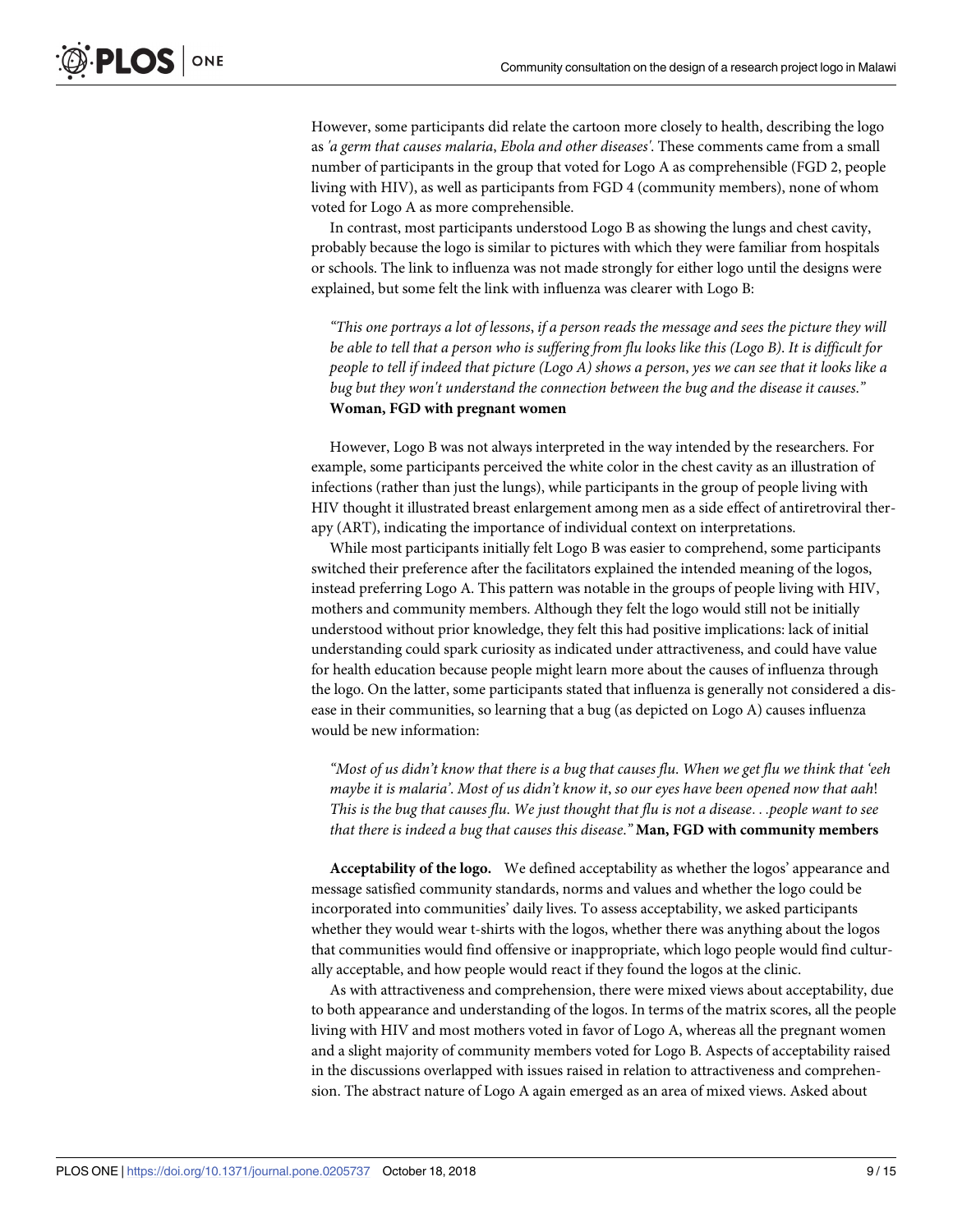likely community reactions if they were to wear a t-shirt with Logo A, several participants felt people would ask lots of questions. Some saw this as a positive effect linked to raising curiosity, but others thought inability to understand the logo would mean people might think it was just *'useless'*, and some preferred a more self-explanatory t-shirt:

*"People won't ask you any questions about this T-shirt*, *they will be able to tell for themselves (Logo B)*, *but you will get a lot of questions from that one (Logo A*.*)"* **Woman, FGD with mothers**

Stigma was also raised again, with concerns about a t-shirt portraying Logo B among FGD 2 participants (people living with HIV), who associated Logo B with HIV and TB stigma. However, while some people had concerns, others felt both logos were acceptable. Overall each logo had benefits and drawbacks. Logo A was acceptable because it sparked interest and avoided stigma, but Logo B was more acceptable because it was self explanatory.

### **Suggestions for improvements and Chichewa names for the logo**

Participants were asked to suggest how the research team could improve the design of the two logos to make them more attractive, understandable and acceptable. Comments from participants mainly related to making the logos easier to understand. In regards to Logo A, some participants in FGD 1 (pregnant women) suggested that researchers should develop a logo of the real influenza virus, not the cartoon in the version presented. Participants in FGD 4 (community members) suggested that the thermometer should be removed from the cartoon, on the basis that viruses do not have thermometers in their bodies. In regards to Logo B, many participants in FGD 2 (people living with HIV) and FGD 3 (mothers) suggested that the logo should incorporate the influenza bug, so that people realize the logo relates to influenza research:

"In that picture, they should put the flu bug going into the body. In that case we will be able to *know that this is about flu research*.*"* **Woman, FGD with people living with HIV**

We also asked participants to provide us with Chichewa names for each logo. The majority of suggestions for Logo A were names suggesting something that causes disease, such as *"chilombo" (bug)*, or *"akita" (actor)*, which meant the *culprit*, because the virus is the culprit for influenza infection. Others however suggested that the word *Chimfine (flu*) should be added to the logo in order for people to understand it. Participants also suggested names that represent risk, such as *"tseka mphuno" (close your nose)*, or *"chenjerani"*, which means *beware*. In contrast, names suggested for Logo B were not related to the influenza virus or to research. For example, *"yanjanani"* (get together) and *"chikondi"* (love), because Logo B has a picture of two people who seemed to represent a couple. This raises again the issue of comprehension of the logos: by the end of the FGDs, the link to influenza research may have been clearer with Logo A. Interpretations of Logo B as a couple may also have contributed to its association with HIV and consequent concerns about stigma.

In the absence of a clear participant preference, the research team decided to vote among themselves on which of the two logos to use. Initially the entire influenza team voted and their vote was roughly split. Given the need to make a decision to move the studies forward, the lead investigator then had a casting vote, and decided in favor of Logo A. This decision considered in particular the risk of stigmatization from Logo B raised by people with HIV, and the value of Logo A in prompting conversations and questions about influenza and the research. Although the consultation did not provide a definite answer, it did provide researchers with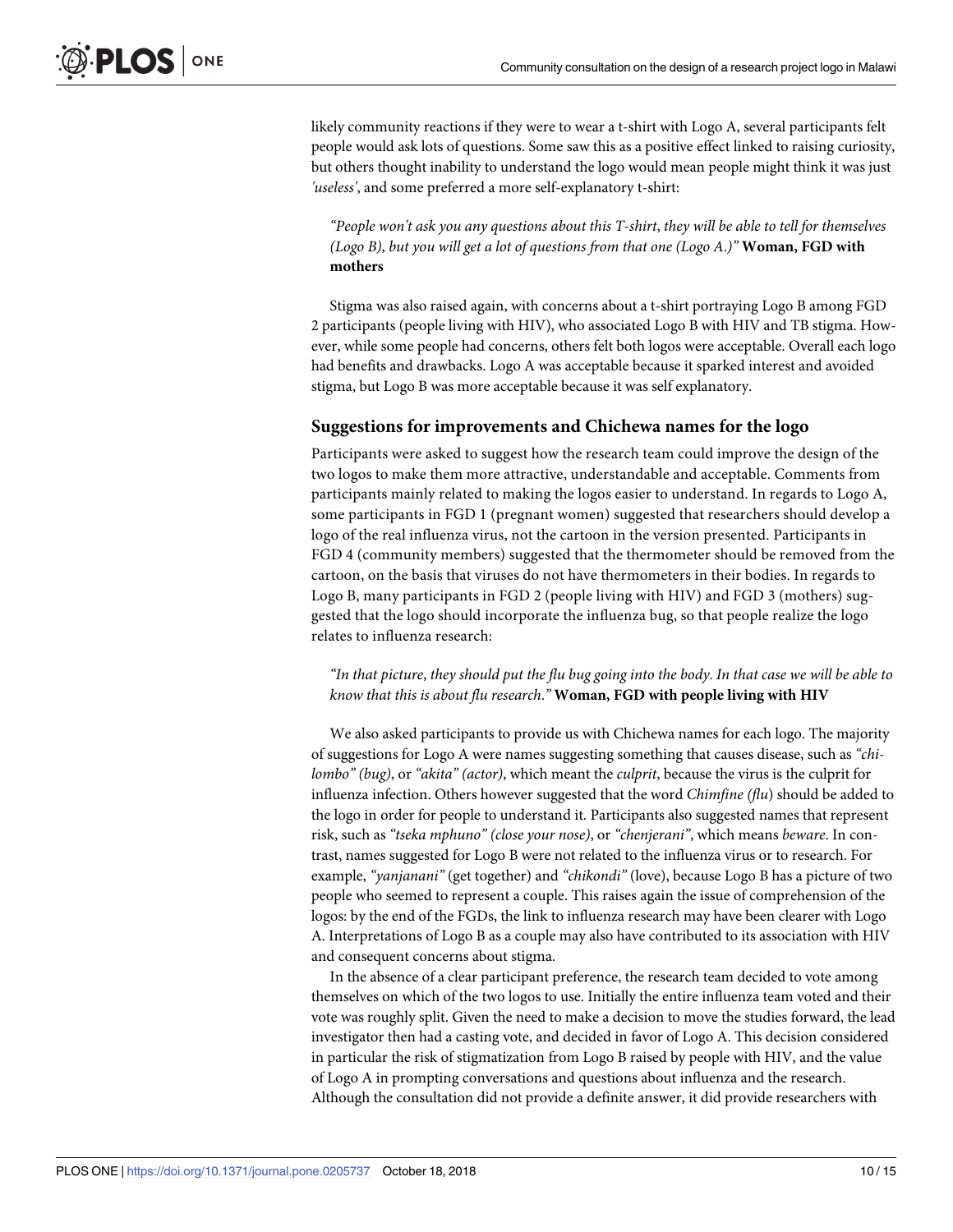<span id="page-10-0"></span>knowledge to place more weight on perceptions that could minimize harm to potential study participants.

# **Discussion**

The consultation enhanced our understanding of how community members with diverse backgrounds, levels of education and knowledge interpreted and reacted to the logos. The exercise provided valuable information that supported selection of the study logo. A particular benefit was highlighting potential risks related to Logo B: the concerns among people living with HIV about stigma indicated risks that were unforeseen by the study team, and were a significant factor behind the final selection of Logo A. Without public consultation, we might have selected a logo that not only discouraged engagement but caused harm for some participants. In this respect, our experience supports the value of public consultation for the ethical goal of enhancing protection, by indicating risks not apparent to researchers [\[28\]](#page-14-0).

The exercise also highlighted complexities and challenges of consultation. Perhaps naively, we anticipated that the focus groups would provide a clear answer about which logo was preferred by potential participants. However, we were left with a picture of diverse preferences, and with uncertainty about whether expressed views reflected views of potential participants in practice. One issue was that the discussions showed a lack of consensus between and within groups about which logo to use as indicated in the matrix voting. In some cases, directly contradictory views were also expressed by participants in the same FGD. For example, some pregnant women stated that Logo A was easy to understand, while others thought that people would not understand it. Ethical guidelines state that *'disagreements regarding the design and conduct of the research must be subject to negotiation between researchers and community leaders'* [[27\]](#page-14-0). There is however a lack of clear guidance on how to negotiate contradictory views of community partners, even though ethical guidelines recommend that consultation processes must ensure a diversity of views. Our findings suggest a need for ethical guidance on how research teams ought to negotiate contradictory views among community partners during consultation processes.

Diverse and potentially opposing views among communities are noted within the community engagement literature [[29](#page-14-0)]. These contrasting views among potential participants raise the dilemma of whose views should be incorporated in research decisions. Assessing group preferences was complicated by differences between the voting and opinions suggested in the discussion. In some cases, the scores suggested a unanimous group preference for one logo, but the discussion did not indicate any strong group preference about each logo. For example, participants in FGD 1 (pregnant women) all voted for Logo B as more attractive, but they also expressed negative comments in the discussion about its attractiveness. This may be because while one logo was preferred, there were still reservations about its attractiveness, such that the need to choose means the matrix scores gave an incomplete understanding of group preferences. In addition, the unanimous scores on all criteria for FGD 1 and 2 may have reflected peer influence and a decision to vote in the same way as other group members, an inherent feature of FGD that we return to below.

A further issue muddling the picture of participant preferences is that opinions can change, and participants' views shifted during the discussions in response to issues raised by other group members, and as they received more information from the researchers about the logos. Some participants initially preferred a logo with the chest cavity because it was familiar, but once the meaning of the bug logo was explained, some changed their opinions and voted for Logo A. This suggests that perceptions might be affected by the presentation of the study and sensitization on the meaning of the logo. Consequently, a negative response might not rule out a particular logo, but rather suggest that it needs to be explained to communities carefully.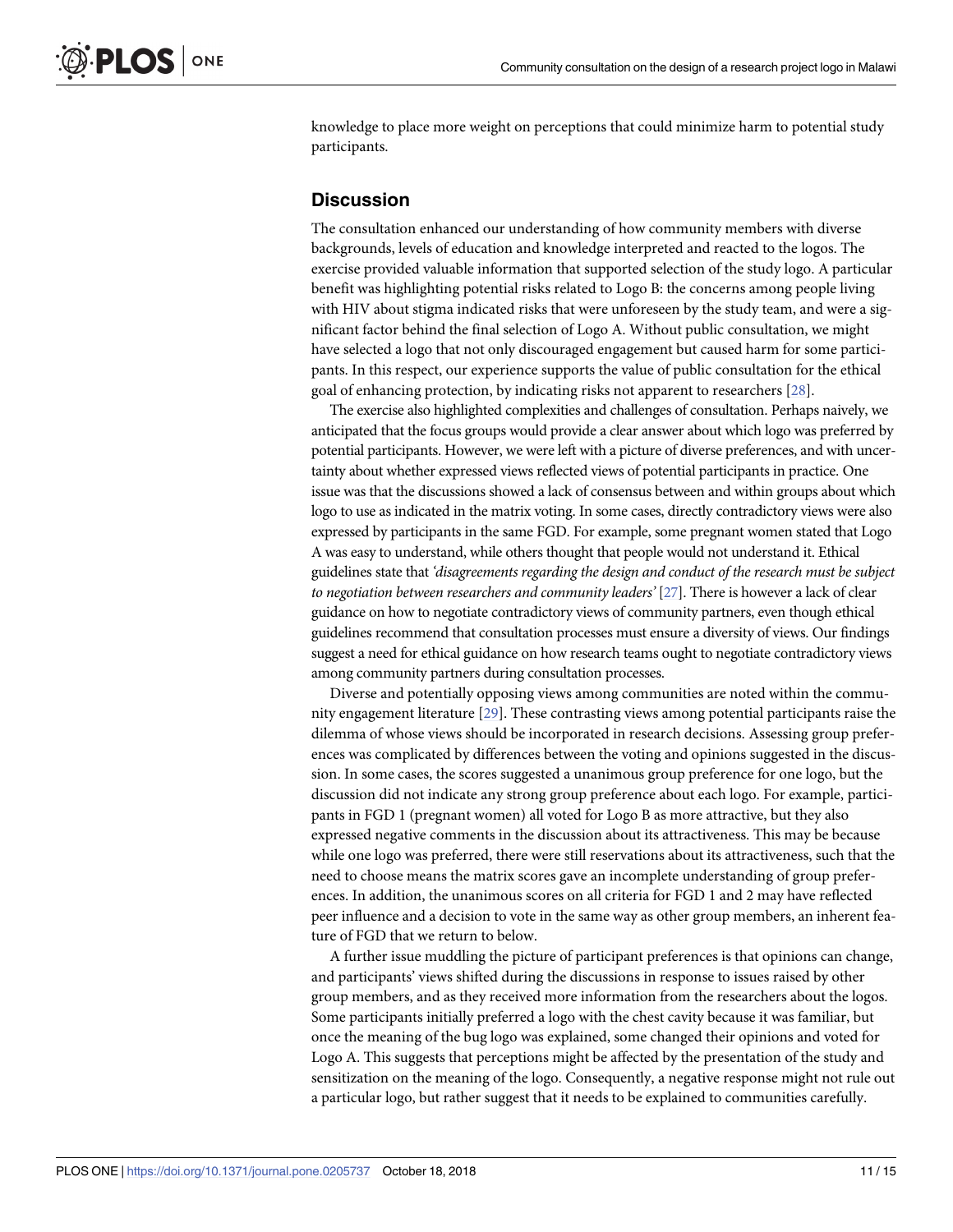<span id="page-11-0"></span>The changing views during discussions and unanimous voting in some FGDs both raise the issue of social influences within focus groups. FGDs were ideal because they tend to indicate social norms and perceptions based on social interaction [\[30\]](#page-14-0). Previous research shows that decisions on research participation often respond to information gained through social networks and local community interactions [\[31,32\]](#page-14-0); there was value in examining decision-making within this social context. However, the group approach may also have had the disadvantage of obscuring individual views and responses to the logos. Although the matrix ranking exercise was designed to indicate individual views, the tendency for groups to vote the same way suggests the individual votes were influenced by group discussions. This could have reflected the presence of dominant personalities within the groups. Some groups included participants with different levels of social status and influence (for example, men, women and youths), and this may have encouraged a tendency to follow the views of socially respected participants. This could have been partially avoided through a more homogeneous selection of focus group participants.

While peer pressure may have been one factor in changing views during the FGD, this also reflects the inherently social nature of knowledge and perceptions, with views on acceptability developing in response to ideas from other people [[33](#page-14-0)]. Participants may have shifted their positions as discussions progressed because they were persuaded by other people's rationales, rather than because of pressure to conform. In this respect, while shifting views complicate the assessment of acceptability from group discussions, they perhaps present a more realistic reflection of the nature of acceptability than a static and uniform indication of preferences.

In addition to the varied and changing views, the findings also raised a question for researchers about the weight to place on participants' comments. Some suggestions for improvement from participants were based on their assumptions about what would be understood or accepted by other community members. For example, one participant suggested that showing the bug going into the body would clearly indicate that the research is about flu. This assumption and perception may not be a reflection of reality because people do not see a virus going into the body as specifically about flu. In addition, FGD participants also suggested Chichewa names that we thought could be potentially confusing to people such as *"chilombo"* (which could either mean bug or animal), *"akita"* (actor), *"tseka mphuno"* (close your nose), and *"chenjerani"* (beware). Decisions about which comments to dismiss and which to take more seriously rested partly on researcher judgment based on the frequency with which issues were raised as well as ethical principle to minimize risks to potential participants. In light of these dilemmas around which comments to accept as important or dismiss; we suggest that the ultimate decision by researchers should be based on ethical principles such as to minimize harm to potential participants.

These mixed findings meant that the consultation did not provide a clear answer about which logo to select. An initial response from the study team was to try to develop an alternative logo that might be more universally preferred among potential participants. An artist was engaged to develop five other logos for further consultations with communities. However, development of these additional logos was a lengthy process, and none of those logos were liked by the study team. Consequently, the team decided to opt for one of the original two logos.

We decided to undertake the consultation because we assumed from previous literature that the logo may influence perceptions. Although the logo was used on t-shirts, badges and study information sheets, the actual effect of the logo on study recruitment and community perceptions was hard to assess. In informal conversations, study staff reported that no participants or potential participants had commented on the logo. A qualitative study linked to one of the trials asked those invited to enroll about their decisions, and the logo was not mentioned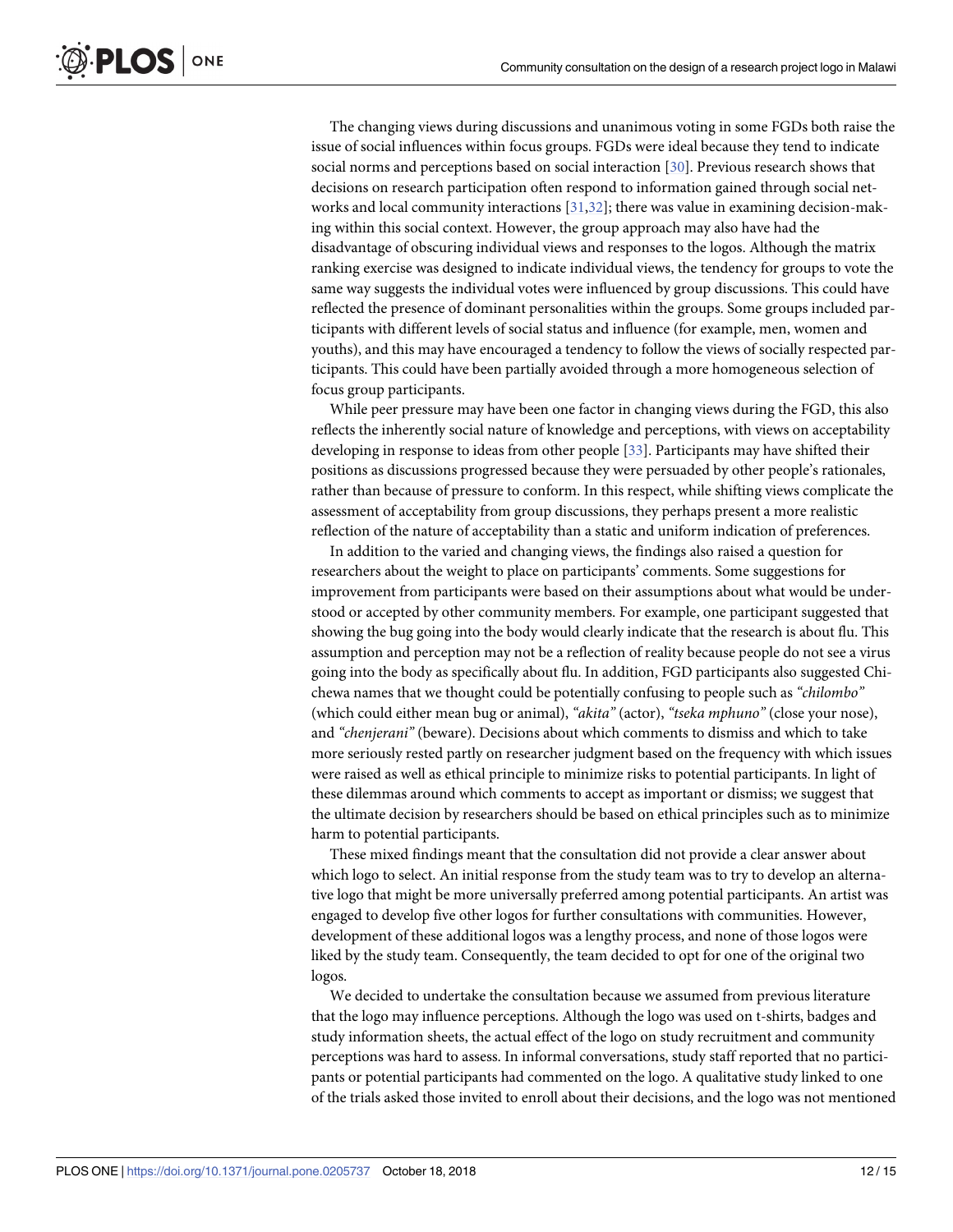<span id="page-12-0"></span>in any interviews (unpublished data). It may be that the logo was noticed but was not mentioned because it did not have negative connotations or cause any harm; in this case, the consultation may have had value in helping us choose a logo that avoided harm. However, we think it is also likely that the logo was not sufficiently visible to influence community perceptions. The evidence of a negative effect of study logos from Kenya [\[10\]](#page-13-0) comes from a situation where the logo is a long-term feature of the research institute and perhaps more visible. The Kenya logo was perhaps controversial, given the traditional connotations of the snake.

The use of a consultation to assess community preferences may have been particularly difficult because of the nature of the questions being asked. In our experience of similar consultation exercises in other studies, eliciting and acting on community feedback has appeared more straightforward. Pictorial diaries have been used in two recent studies, and in both cases community feedback was sought on draft versions of the diaries to see whether the pictures were clear. We can suggest some possible reasons why previous consultation exercises were more effective than the one reported in this manuscript. The flu logo study asked participants to choose between two logos, and with this kind of binary choice, different views among participants are likely. Although varied opinions among participants may exist in a group discussion, varied opinions do not prevent an answer being found. If most participants do understand a picture but a small number do not, investigators should consider making changes so that the picture is clear to everyone.

We intended that the focus group discussions should be a genuine consultation exercise that would allow the research team to follow community suggestions. Guidelines on community engagement emphasize the importance of acting on community views [[1](#page-13-0)[,34\]](#page-14-0). However, the value of consultation, including the benefit for community members as well as researchers, was perhaps less than anticipated. The lack of clear consensus has in some ways made the outcome less responsive to community perceptions than we intended, due to the impossibility of choosing a logo that matched all group preferences and the final decision resting with researchers.

Our timescales and resources limited the consultation process to four FGDs. We were also unable to feedback the findings to FGD participants due to logistical challenges of getting participants who were mostly clinic attendees in one place. We however presented our report to MLW CAG members to get their feedback and consent to publish this paper. A more extensive consultation process may be more effective to generate a consensus between participants and researchers, with more two-way interaction between researchers and participants and more participant input to logo design. For example, communities could be asked to suggest initial ideas for the logo or to comment on revised versions, and different stakeholder groups could be brought together to discuss the initial focus group findings and seek a consensus. This more extensive process could help move community engagement from consultation towards collaboration [[34](#page-14-0)].

# **Conclusion**

Our experience with the focus groups underlines the value of involving potential research participants in the design of study logos and other research materials, to ensure that these materials are culturally and contextually appropriate. The consultation highlighted important risks of the logos, and allowed the researchers to make a decision based on the ethical principle of minimizing harm to potential participants. Our experience also points to challenges of consultation, in particular the complexities of seeking feedback from multiple groups of potential study participants and negotiating these differing views to reach consensus. As we found, consultations can provide ambiguous or contradictory answers. As such, ethical guidelines on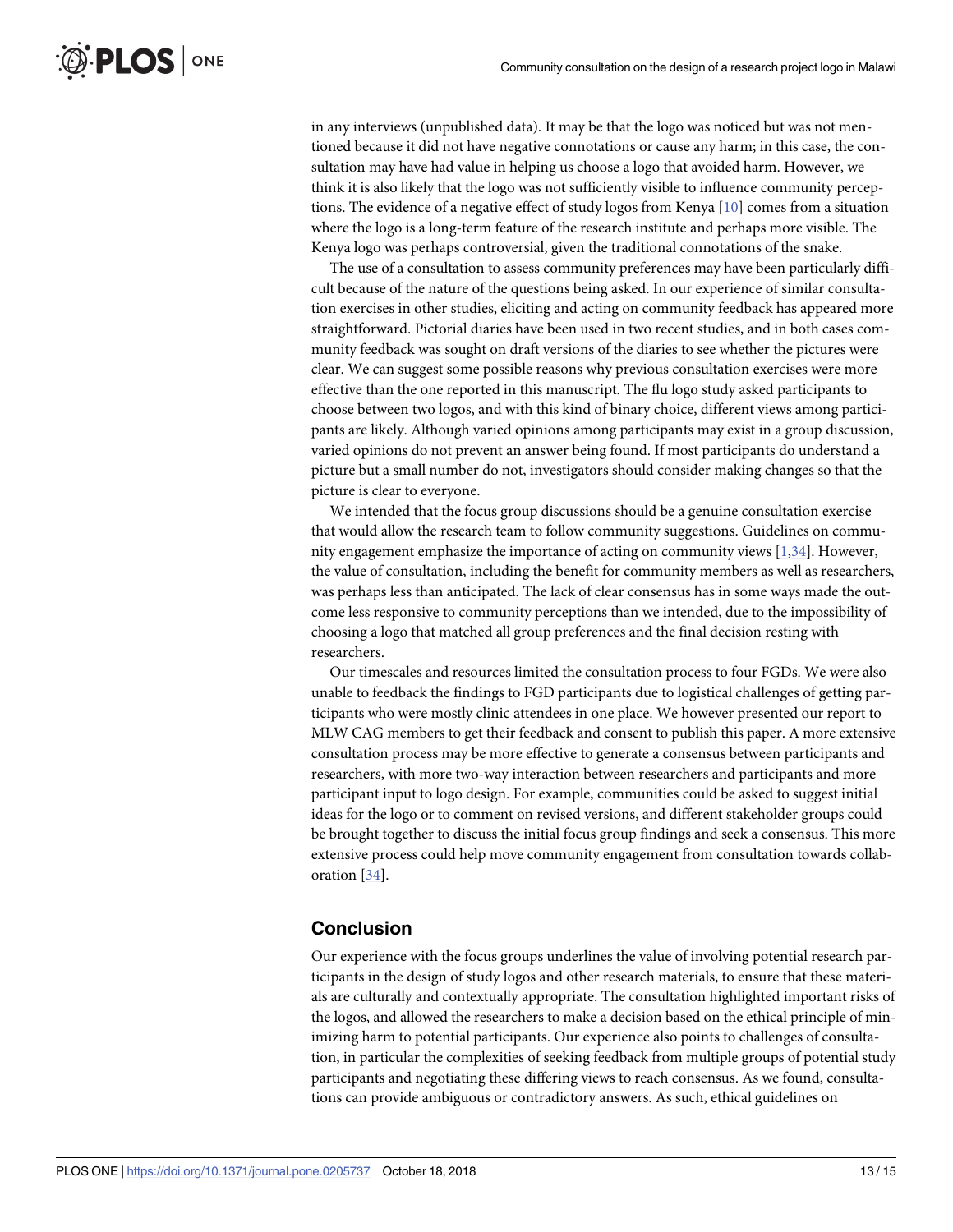<span id="page-13-0"></span>community engagement need to provide further guidance on how to negotiate contradictory views of community partners, in order to make final decisions.

# **Acknowledgments**

We would like to thank all community members who contributed their views on the flu logos.

Disclaimer: The findings and conclusions in this manuscript are those of the authors and do not represent the official position of the U.S. Centers for Disease Control and Prevention.

### **Author Contributions**

**Conceptualization:** Deborah Nyirenda, Wezzie Lora, Moses Kumwenda, Nicola Desmond.

**Formal analysis:** Deborah Nyirenda, Wezzie Lora.

**Investigation:** Deborah Nyirenda, Wezzie Lora.

**Methodology:** Deborah Nyirenda, Wezzie Lora.

**Supervision:** Nicola Desmond.

**Writing – original draft:** Deborah Nyirenda, Kate Gooding, Wezzie Lora.

**Writing – review & editing:** Deborah Nyirenda, Kate Gooding, Wezzie Lora, Moses Kumwenda, Meredith McMorrow, Dean Everett, Nicola Desmond.

#### **References**

- **[1](#page-1-0).** Emanuel EJ, Wendler D, Killen J, Grady C (2004) What Makes Clinical Research in Developing Countries Ethical? The Benchmarks of Ethical Research. Journal of Infectious Diseases 189: 930–937. <https://doi.org/10.1086/381709> PMID: [14976611](http://www.ncbi.nlm.nih.gov/pubmed/14976611)
- **[2](#page-1-0).** Dickert N, Sugarman J (2005) Ethical goals of community consultation in research. American Journal Of Public Health 95: 1123–1127. <https://doi.org/10.2105/AJPH.2004.058933> PMID: [15983268](http://www.ncbi.nlm.nih.gov/pubmed/15983268)
- **[3](#page-1-0).** Holzer JK, Ellis L, Merritt MW (2015) Why we need community engagement in medical research. Journal of Investigative Medicine (Decker Publishing) 62: 851–855 855p.
- **[4](#page-1-0).** Dudley L, Gamble C, Preston J, Buck D, null n, Hanley B, et al. (2015) What Difference Does Patient and Public Involvement Make and What Are Its Pathways to Impact? Qualitative Study of Patients and Researchers from a Cohort of Randomised Clinical Trials. PLoS ONE 10: 1–17.
- **[5](#page-1-0).** Ives J, Damery S, Redwod S (2013) PPI, paradoxes and Plato: Who's sailing the ship? Journal Of Medical Ethics 39: 181–185. <https://doi.org/10.1136/medethics-2011-100150> PMID: [22267385](http://www.ncbi.nlm.nih.gov/pubmed/22267385)
- **[6](#page-1-0).** Taylor RM, Mohain J, Gibson F, Solanki A, Whelan J, et al. (2015) Novel participatory methods of involving patients in research: naming and branding a longitudinal cohort study, BRIGHTLIGHT. BMC Medical Research Methodology 15: 1–10. <https://doi.org/10.1186/1471-2288-15-1>
- **[7](#page-1-0).** Girard T, Anitsal MM, Anitsal I (2015) THE ROLE OF LOGOS IN BUILDING BRAND AWARENESS AND PERFORMANCE: IMPLICATIONS FOR ENTREPRENEURS. Entrepreneurial Executive 18: 7– 16.
- **[8](#page-1-0).** Fairhead J, Leach M, Small M (2006) Public Engagement with Science? Local Understandings of a Vaccine Trial in the Gambia. Journal of Biosocial Science 38: 103–116. [https://doi.org/10.1017/](https://doi.org/10.1017/S0021932005000945) [S0021932005000945](https://doi.org/10.1017/S0021932005000945) PMID: [16266443](http://www.ncbi.nlm.nih.gov/pubmed/16266443)
- **[9](#page-1-0).** Fairhead J, Leach M, Small M (2006) Where techno-science meets poverty: Medical research and the economy of blood in The Gambia, West Africa. Social Science & Medicine 63: 1109.
- **[10](#page-1-0).** Marsh V, Kamuya D, Rowa Y, Gikonyo C, Molyneux S (2008) Beginning community engagement at a busy biomedical research programme: Experiences from the KEMRI CGMRC-Wellcome Trust Research Programme, Kilifi, Kenya. Social Science & Medicine 67: 721–733.
- **[11](#page-1-0).** WHO. (2016) Influenza (Seasonal). Geneva: World Health organization.
- **[12](#page-1-0).** McMorrow ML, Wemakoy EO, Tshilobo JK, Emukule GO, Mott JA, et al. (2015) Severe Acute Respiratory Illness Deaths in Sub-Saharan Africa and the Role of Influenza: A Case Series From 8 Countries. Journal of Infectious Diseases.